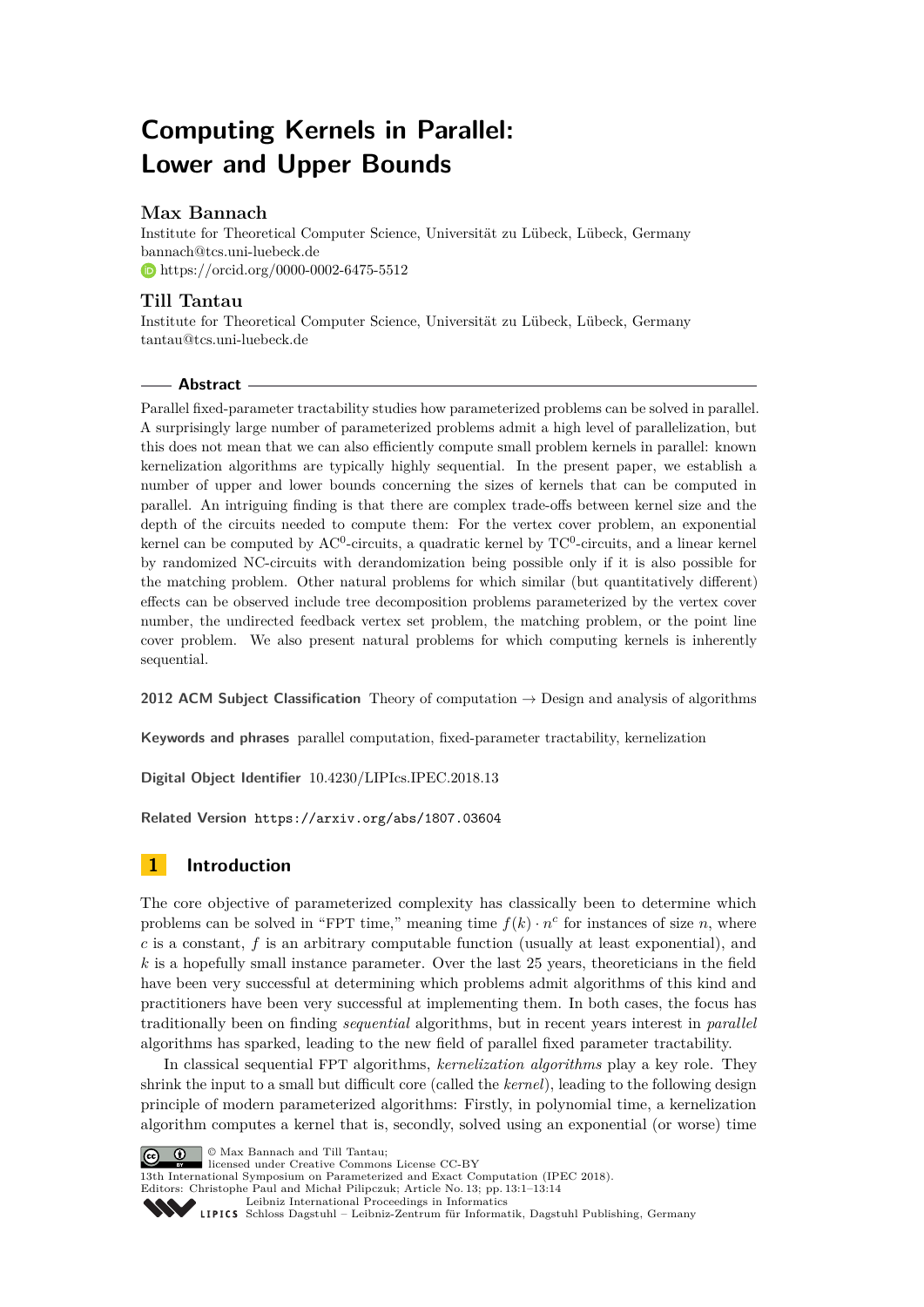#### **13:2 Computing Kernels in Parallel: Lower and Upper Bounds**

algorithm – yielding a total running time of the form  $f(k) + n^c$ . Regarding the parallelization of these two algorithmic steps, it turns out that the second one is usually the easier one: the kernel is typically processed using the search tree technique or just by "brute force," both of which allow natural parallelizations. In contrast, kernelization algorithms are typically described in a very sequential way, namely "apply these reduction rules over and over again." This means that designing parallel fixed-parameter algorithms effectively means designing parallel kernelization algorithms – which is exactly what this paper addresses.

**Our Contributions.** We start our systematic investigation of parallel kernelization by linking the parameterized analogues of the NC-hierarchy to kernel computation using NC-circuits. Such a link is already known for FPT and kernels computed in polynomial time. We establish a circuit version of the well-known result that all algorithms running in time  $f(k) \cdot n^c$  can also be implemented with running time  $g(k) + n^c$ : We can turn any circuit family of size  $f(k) \cdot n^c$  and depth  $f(k) + c \log^i n$  into one of size  $g(k) + n^{c'}$  and depth  $c' \log^i n$  (note that we can remove the parameter dependence from the depth).

The bulk of the paper consists of a series of lower and upper bounds on the size of kernels that can be computed by circuits of certain depths. We show that for natural problems like the vertex cover problem intriguing trade-offs arise: the faster our algorithm, the worse our kernel. For *p*-vERTEX-COVER we show that a simple exponential kernel can be computed in  $AC<sup>0</sup>$ , a quadratic kernel can be computed in  $TC<sup>0</sup>$ , and a linear kernel can be computed in randomized NC. Other problems for which we establish similar results include the tree width, path width, and tree depth problems parameterized by the vertex cover number of the input graph.

On the negative side, we also establish a number of lower bounds for the parallel computation of small kernels. We show that a classical 2*k* kernel for the vertex cover problem can only be computed in parallel if the maximum matching problem for bipartite graphs is in NC, for which  $RNC^2$  and quasi-NC<sup>2</sup> are the best known upper bounds; that classic reduction rules for feedback vertex set are P-complete (but an exponential kernel can be computed in  $AC<sup>2</sup>$ ); that for the point line cover problem we cannot (absolutely, without any assumptions) compute any kernel in  $AC^0$  (but we can compute a quadratic one in  $TC^0$ ); and that kernels for generalized versions of Horn satisfiability, linear programming, and maximum flow cannot be computed in polylogarithmic time unless  $NC = P$ . The later results in fact presents three *natural* FPT-complete problems, which demonstrate the limits of fixed parameter parallelization.

Table [1](#page-2-0) summarizes which trade-offs are established in this paper between the parallel time needed to compute kernels and their sizes.

**Related Work.** Parameterized complexity is a rapidly growing field, see [\[14,](#page-12-0) [15,](#page-12-1) [18\]](#page-12-2) for an introduction, in which parallelization is a recent research direction. Early research in the late 1990s was done by Cai, Chen, Downey, and Fellows [\[9\]](#page-12-3) who studied parameterized logaritmic space. A structural study of parameterized logspace and parameterized circuit classes was started around 2015 by Elberfeld et al. [\[16\]](#page-12-4); see also the references therein. The parameterized version of the NC-hierarchy we use in this paper was introduced in [\[2\]](#page-12-5). Chen and Flum studied lower bounds in this context and especially provide some details and alternative characterizations for parameterized  $AC<sup>0</sup>$ . There is a huge body of literature on polynomial-time algorithms for computing small kernels, but the authors are not aware of results concerning how quickly these kernels can be computed in parallel.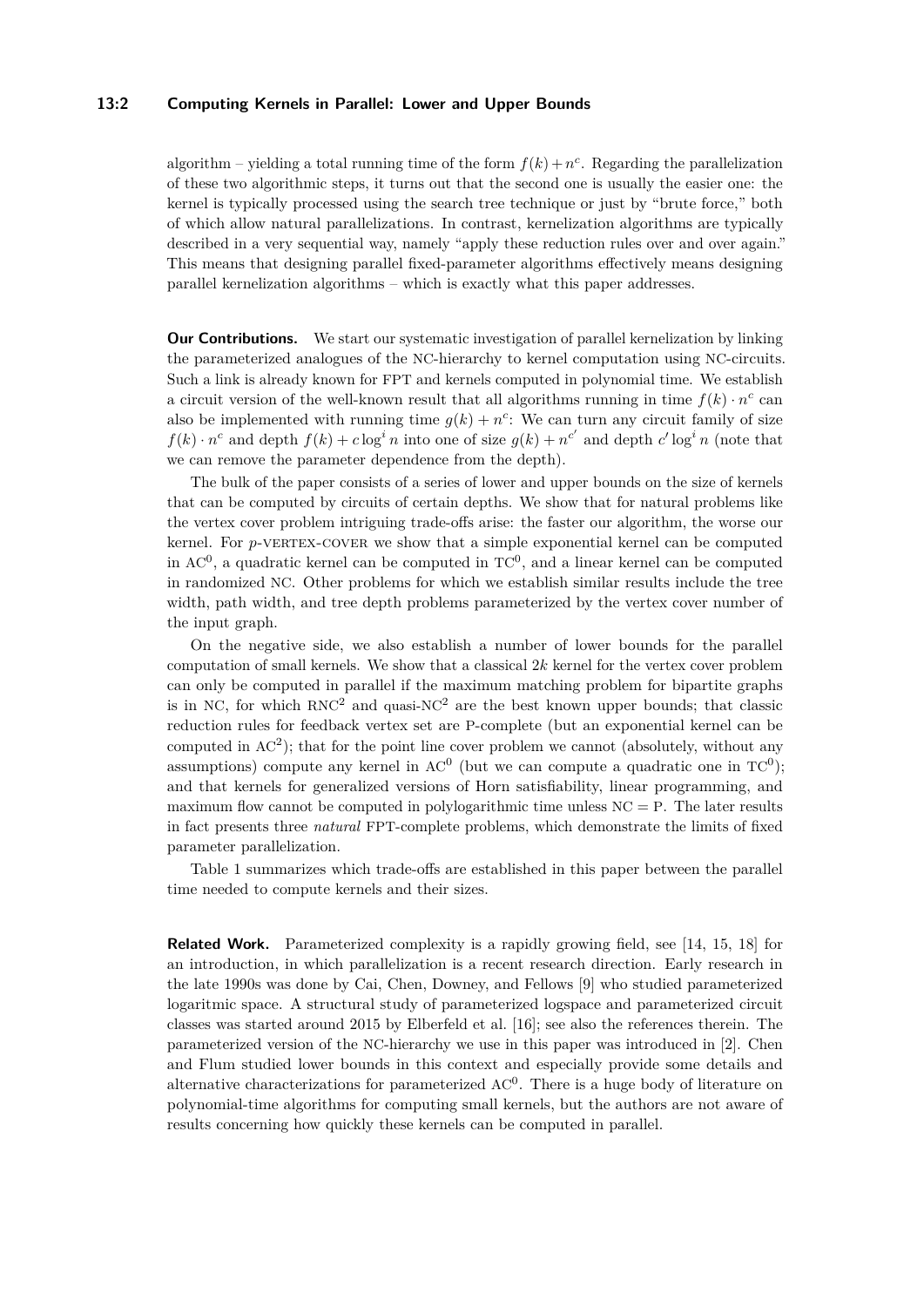#### **M. Bannach and T. Tantau 13:3**

<span id="page-2-0"></span>**Table 1** An overview of problems studied in this paper, showing which kernel size can be achieved in certain layers of the NC-hierarchy. An explicit function represents the best bound the authors are aware of, pointed out in this work or (for the P-column) in cited works; *f*(*k*) corresponds to kernels originating from Theorem [2.3;](#page-3-0) and "–" means that there is no kernel of any size (either absolutely or unless  $TC^0 = L$  for  $^{-1}$ , unless  $TC^0 = NL$  for  $^{-2}$ , unless  $TC^0 = P$  for  $^{-3}$ , unless  $NC = P$  for  $^{-4}$ , unless  $P \subseteq RNC$  for  $^{-5}$ , and unless  $NC^1 = P$  for  $^{-6}$ ). For problems parameterized by the vertex cover number, *S* is the given vertex cover; the  $\delta$  in the first column can be any fixed positive integer.

| Problem                     | Kernel size achievable in |                |           |            |                 |
|-----------------------------|---------------------------|----------------|-----------|------------|-----------------|
|                             | AC <sup>0</sup>           | $TC^0$         | NC        | <b>RNC</b> | P               |
| $p$ -VERTEX-COVER           | $2\sqrt[3]{k}$            | $k^2+2k$       | $k^2+2k$  | 2k         | $2k - c \log k$ |
| $p$ -MATCHING               | $2^{\sqrt[3]{k}}$         | $6k^2$         | $6k^2$    | 1          |                 |
| $p_{\text{vc}}$ -TREE-WIDTH | $2\sqrt[5]{ S }$          | $ S ^{3}$      | $ S ^{3}$ | $ S ^3$    | $ S ^3$         |
| $p_{\text{vc}}$ -PATH-WIDTH | $2\sqrt[5]{ S }$          | $ S ^{3}$      | $ S ^{3}$ | $ S ^3$    | $ S ^{3}$       |
| $p_{\text{vc}}$ -TREE-DEPTH | $2\sqrt[8]{ S }$          | $ S ^{3}$      | $ S ^{3}$ | $ S ^3$    | $ S ^3$         |
| $p$ -POINT-LINE-COVER       |                           | $k^2$          | $k^2$     | $k^2$      | $k^2$           |
| $p$ -FEEDBACK-VERTEX-SET    |                           | $-1$           | f(k)      | f(k)       | $2k^2+k$        |
| p-STRONG-BACKDOOR-2CNF-SAT  |                           | $\mathbf{r}^2$ | f(k)      | f(k)       | f(k)            |
| p-STRONG-BACKDOOR-HORN-SAT  |                           | $\_{3}$        | $\_3$     | $-5$       | f(k)            |
| p-MIXED-INTEGER-PROGRAMMING |                           | $-6$           | $-4$      | $-5$       | f(k)            |
| p-MAX-FLOW-QUANTITIES       |                           | - 6            | $-4$      | $-5$       | f(k)            |

**Organization of This Paper.** We review basic terminology in Section [2,](#page-2-1) where we also establish the link between parameterized parallel complexity and parallel kernel computation. Each of the following sections studies a different well-known parameterized problem and establishes trade-offs between kernel size and speed. We start with the vertex cover and the matching problem in Section [3,](#page-4-0) followed by the feedback vertex set problem in Section [4,](#page-6-0) structural parameterizations for tree width, path width, and tree depth in Section [5,](#page-8-0) the *p*point-line-cover problem in Section [6,](#page-9-0) and finally generalized versions of Horn satisfiability, linear programming, and maximum flow in Section [7.](#page-10-0) Due to lack of space, most proofs are given only in the full version, but we sketch some of them in the main text.

## <span id="page-2-1"></span>**2 Parameterized Parallel Complexity Classes and Kernelization**

We use standard terminology of parameterized complexity theory, see for instance [\[18\]](#page-12-2). A *parameterized problem* is a tuple  $(Q, \kappa)$  consisting of a *language*  $Q \subseteq \Sigma^*$  and a *parameterization*  $\kappa \colon \Sigma^* \to \mathbb{N}$ . The complexity of  $\kappa$  should not exceed the power of the classes that we consider, and since we study small parameterized circuit classes, we require *κ* to be computable by DLOGTIME-uniform constant-depth AC-circuits or, equivalently, to be first-order computable. We denote parameterized problems by a leading "p-" as in p-VERTEX-COVER, and, whenever the parameterization  $\kappa$  is not clear from the context, we add it as an index as in  $p_{\rm vc}$ TREE-WIDTH. A parameterized problem  $(Q, \kappa)$  is *fixed-parameter tractable* (or in FPT) if there is a computable function  $f: \mathbb{N} \to \mathbb{N}$  and a constant c such that we can decide  $x \in Q$  in time  $f(\kappa(x)) \cdot |x|^c$  for all  $x \in \Sigma^*$ . In this paper we study the parallel complexity of parameterized problems, that is, the parameterized counter part of the NC-hierarchy. Formally we study the following classes, see for instance [\[2,](#page-12-5) [11\]](#page-12-6) for a detailed discussion: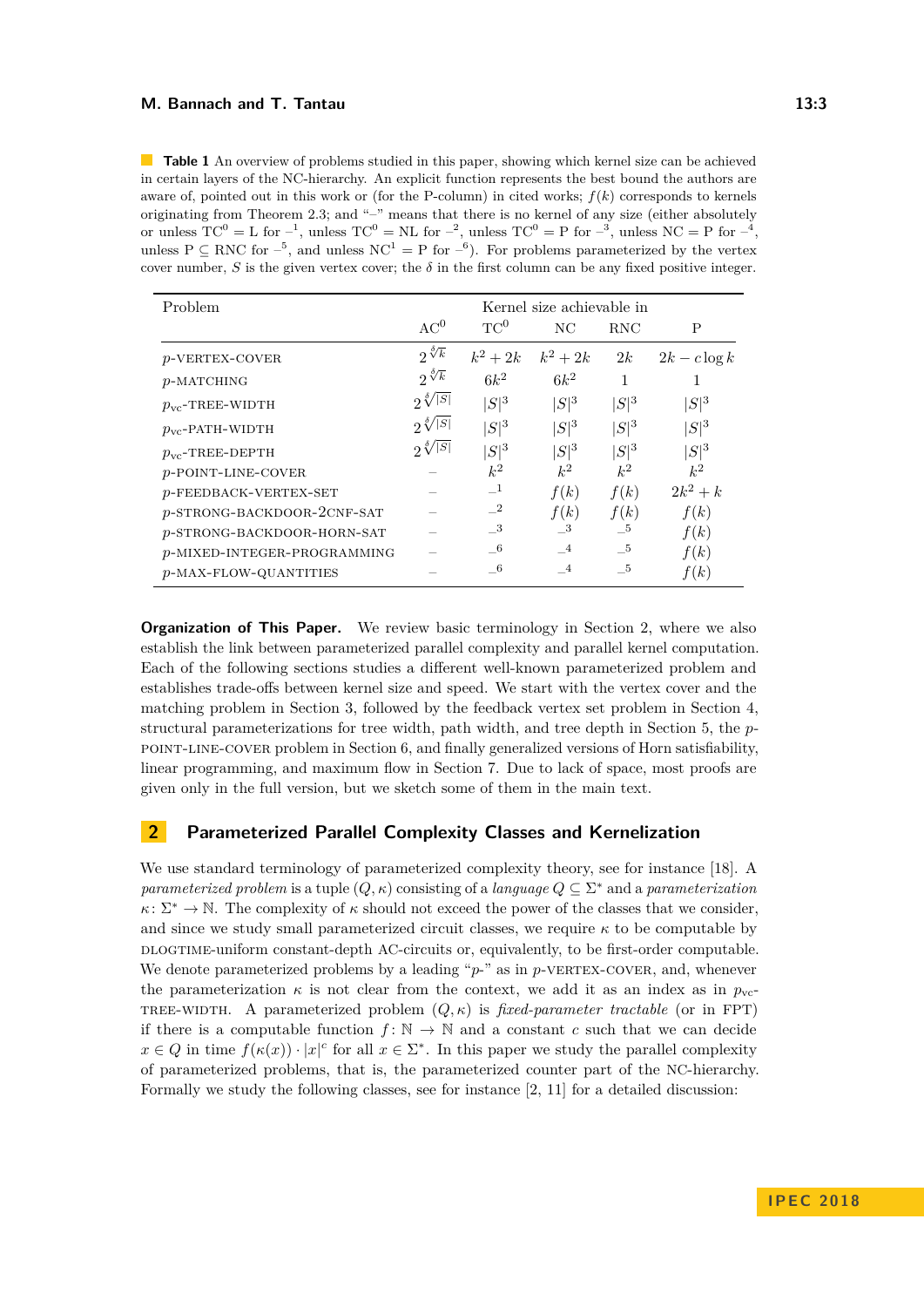**Definition 2.1.** For each  $i > 0$ , a parameterized problem  $(Q, \kappa)$  is in DLOGTIME-uniform para-AC<sup>*i*</sup> if there exists a computable function  $f: \mathbb{N} \to \mathbb{N}$ , a constant  $c \in \mathbb{N}$ , and a family of AC-circuits  $(C_{n,k})_{n,k\in\mathbb{N}}$  such that:

- **1.** For all  $x \in \Sigma^*$  we have  $C_{|x|, \kappa(x)}(x) = 1 \iff x \in Q$ .
- **2.** The depth of each  $C_{n,k}$  is at most  $f(k) + c \log^i n$ .
- **3.** The size of each  $C_{n,k}$  is at most  $f(k) \cdot n^c$ .
- **4.** There is a deterministic Turing machine that on input of  $\text{bin}(i) \# \text{bin}(k) \# \text{bin}(n)$ , where  $\sin(x)$  is the binary encoding of *x*, outputs the *i*th bit of a suitable encoding of  $C_{n,k}$  in at most  $f(k) + c \log n$  steps.

The class para-AC<sup>0</sup> is defined as above, but with circuits of *constant depth*. Additionally, we define for all  $i \geq 0$  the class para-AC<sup>*i* $\uparrow$ </sup> with circuits of depth  $f(k) \cdot \log^i n$ . In particular, para-AC<sup>0↑</sup>-circuits have depth  $f(k)$ . Recall that AC-circuits are defined over the standard base of NOT-, OR-, and AND-gates and that the last two may have unlimited fan-in. The same definition works for NC-circuits (all gates have bounded fan-in) and TC-circuits (additional threshold gates are allowed). It is known that the parameterized classes inherit their inclusion structure from their classical counterparts [\[2\]](#page-12-5):

para-AC<sup>0</sup>  $\subseteq$  para-TC<sup>0</sup>  $\subseteq$  para-NC<sup>1</sup>  $\subseteq$  para-AC<sup>1</sup>  $\subseteq$  para-TC<sup>1</sup>  $\subseteq$   $\cdots \subseteq$  para-NC  $\subseteq$  FPT.

**A Parallel Analogue of "FPT = Kernels Computable in Polynomial Time".** One of the most fruitful aspects of parameterized complexity is the concept of *kernelization*. Let  $f: \mathbb{N} \to \mathbb{N}$  be a computable function. A *kernelization* of a parameterized problem  $(Q, \kappa)$  is a self-reduction  $K: \Sigma^* \to \Sigma^*$  such that for every  $x \in \Sigma^*$  we have  $x \in Q \iff K(x) \in Q$  and  $|K(x)| \le f(\kappa(x))$ . The images of *K* are called *kernels* and as they later need to be processed by at least exponential-time algorithms, we are interested in kernels that are as small as possible – while they still need to be efficiently computable, meaning in polynomial time from the view point of FPT theory. The following result is well-known and gives a deep connection between parameterized complexity and kernelization:

**Fact 2.2** (for instance [\[18\]](#page-12-2)). A decidable parameterized problem  $(Q, \kappa)$  is in FPT if, and *only if, it admits a polynomial-time computable kernelization.*

The following theorem shows that the same relation also connects the AC-hierarchy with its parameterized counterpart. Note that in the theorem the AC<sup>*i*</sup>-circuits are really "normal AC<sup>*i*</sup>-circuits," meaning that their size is just polynomial in the input length.

<span id="page-3-0"></span>**Theorem 2.3.** *A decidable parameterized problem*  $(Q, \kappa)$  *is in* para-AC<sup>*i*</sup> *if, and only if, it* admits a kernelization computable by a DLOGTIME-uniform family of AC<sup>i</sup>-circuits.

**Sketch of Proof.** For the reverse direction, let  $(C_n)_{n\in\mathbb{N}}$  be a family computing a kernelization. Circuit  $C_{n,k}$  uses  $C_n$  as a first black box and reduces the input to an instance of size at most  $f(\kappa(x))$ . Then the circuit essentially applies naive "brute force" in the form of a big OR-gate that checks if any element of *Q* of length at most  $f(\kappa(x))$  equals the computed kernel. For the other direction let  $\tilde{k} \in \mathbb{N}$  be the maximum k such that  $f(k) \leq c \log^i n$  and let  $C_n$  consist of  $\tilde{k}$  subcircuits  $C_n^0, \ldots, C_n^{\tilde{k}}$  that are evaluated in parallel. The circuit  $C_n^j$  first checks on input *x* whether  $\kappa(x) = j$ , and, if so, uses  $C_{n,j}$  to solve the problem and outputs a trivial kernel. Otherwise, it signals that it is not responsible for this instance. If any  $C_n^j$  produces a kernel, then  $C_n$  just presents this kernel as result. Otherwise  $C_n$  can just present the input as output, as we have  $\kappa(x) > \tilde{k}$  and  $f(\kappa(x)) > c \log^i n$ .

The theorem also holds if we replace  $AC<sup>i</sup>$  with  $NC<sup>i</sup>$  or  $TC<sup>i</sup>$ . The only exception is  $NC<sup>0</sup>$ , as this class may not be powerful enough to compute  $\kappa$ .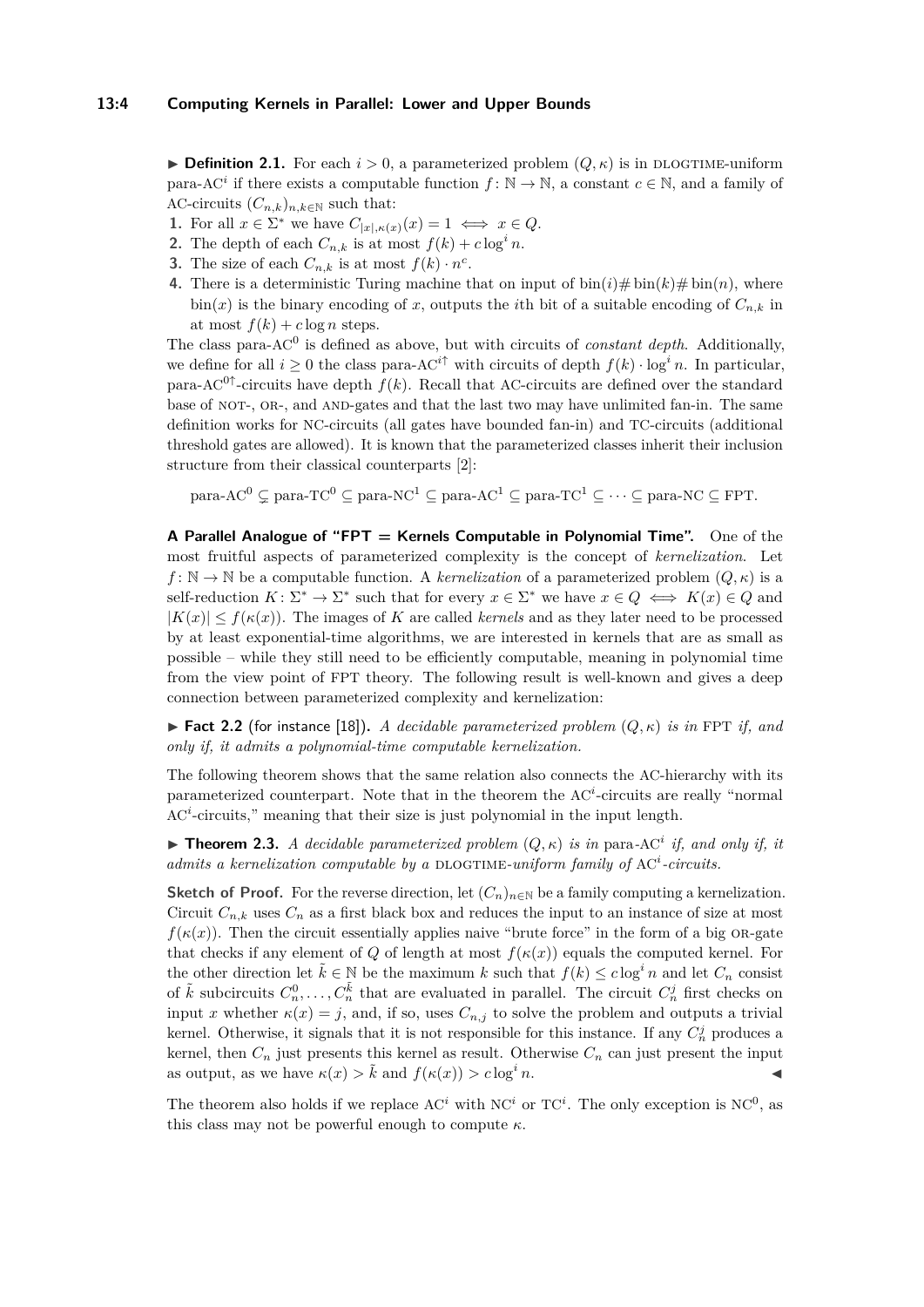#### **M. Bannach and T. Tantau 13:5**

**Application: Improve the Work of Parallel Algorithms.** When we study the performance of parallel algorithms, we usually do not only measure the time of the algorithm (as we would in the sequential case), but also its *work* (the total number of computational steps performed by the algorithm). This is important as a parallel algorithm may need polynomially many processors to reach its promised runtime: For instance, an algorithm that runs in time  $O(\log n)$  with  $O(n^2)$  work will need at least time  $O(n^2/p)$  on a machine with *p* processors – which is bad if there exists a linear time sequential algorithm and  $p < n$ . In the circuit model the parallel time of an algorithm corresponds to the depth of the circuit, and the work to its size. While the layers of the AC- and para-AC-hierarchy measure the time of parallel algorithms quite precisely, they only require the size of the circuits to be polynomial or to be bounded by  $f(k) \cdot n^c$ , respectively. Using Theorem [2.3,](#page-3-0) we can improve the work of any parameterized parallel algorithm from  $f(k) \cdot n^c$  to  $g(k) + n^{c'}$  while, at the same time, reducing the depth of the circuit from  $f(k) + c \log^i n$  to  $c' \log^i n$ .

<span id="page-4-1"></span> $▶$  **Lemma 2.4.** *Let*  $(Q, \kappa)$  *be a parameterized problem with*  $(Q, \kappa) \in \text{para-AC}^i$ . *Then there are a computable function*  $g: \mathbb{N} \to \mathbb{N}$  and a constant  $c'$  such that there is a DLOGTIME-uniform  $f$ *amily*  $(C'_{n,k})_{n,k\in\mathbb{N}}$  *of* para-AC<sup>*i*</sup>-circuits that decides  $(Q, \kappa)$  *and in which every*  $C'_{n,k}$  *has depth* at most  $c' \log^i n$  and size at most  $g(k) + n^{c'}$ .

**Sketch of Proof.** Use the AC<sup>*i*</sup>-circuit from Theorem [2.3](#page-3-0) to compute a kernel in depth  $c \log^i n$ and solve the kernel using "brute force" in constant depth afterwards.

Note that the function *g* from the lemma may grow exponentially faster then *f*, as the circuit from the lemma internally solves an instance *x'* with  $|x'| \le f(\kappa(x))$  and  $\kappa(x') \le f(\kappa(x))$ . A direct application of Lemma [2.4](#page-4-1) is therefore only of theoretical interest. It shows, however, that we can always search for parameterized parallel algorithms that run in polylogarithmic time and whose work is polynomial plus an *additive* term depending only on the parameter.

## <span id="page-4-0"></span>**3 Parallel Kernels for Vertex Cover and Matching**

The parameterized vertex cover problem is a prime example used to demonstrate many different kernelization techniques, and an outrider in the race for small kernels. In this section we revisit the problem from the point of view of circuit complexity and establish a link between circuit complexity and kernel size. An early result in this context is due to Cai et al. [\[9\]](#page-12-3) which, translated into the terminology of the present paper, implies that a kernel for  $p$ -vERTEX-COVER can be computed in logarithmic space and, hence, in  $AC^1$ . Elberfeld et al. [\[16\]](#page-12-4) later noticed that the kernel of size  $k^2 + 2k$  computed by Cai et al. can actually also be computed in  $TC^0$ . This result was later once more refined by showing that the same kernel can be computed in para- $AC^0$  [\[2\]](#page-12-5). Together with Theorem [2.3](#page-3-0) this implies that a kernel of size  $f(k)$  can be computed in AC<sup>0</sup> for some computable function f. In fact, we can improve the bound in this case to  $2^{\sqrt[3]{k}}$  for any fixed  $\delta > 0$ :

<span id="page-4-2"></span>**► Lemma 3.1.** For every  $\delta \in \mathbb{N}$  there is a DLOGTIME-uniform family of AC<sup>0</sup>-circuits that, **a** *on input of a tuple*  $(G, k)$ *, outputs a p*-vERTEX-COVER *kernel with at most*  $2^{\sqrt[3]{k}}$  *vertices.* 

**Proof.** Let *I* be the input instance and let  $n = |I|$  be the size of its encoding. The circuit first checks if we have  $k \leq \log^{\delta}(n)$ . If not, we have  $2^{\sqrt[{\delta}]{k}} > n$  and the instance is already the desired kernel. Otherwise the circuit can simulate threshold gates up to *k* using standard hashing techniques, as  $AC^0$ -circuits can simulate polylogarithmic threshold gates [\[30\]](#page-13-1). Since the  $TC^0$ -circuit from Elberfeld et al. [\[16\]](#page-12-4) only uses threshold gates up to  $k$ , it follows that the AC<sup>0</sup>-circuit under construction can simulate this  $TC^0$ -circuit, which completes the proof.  $\blacktriangleleft$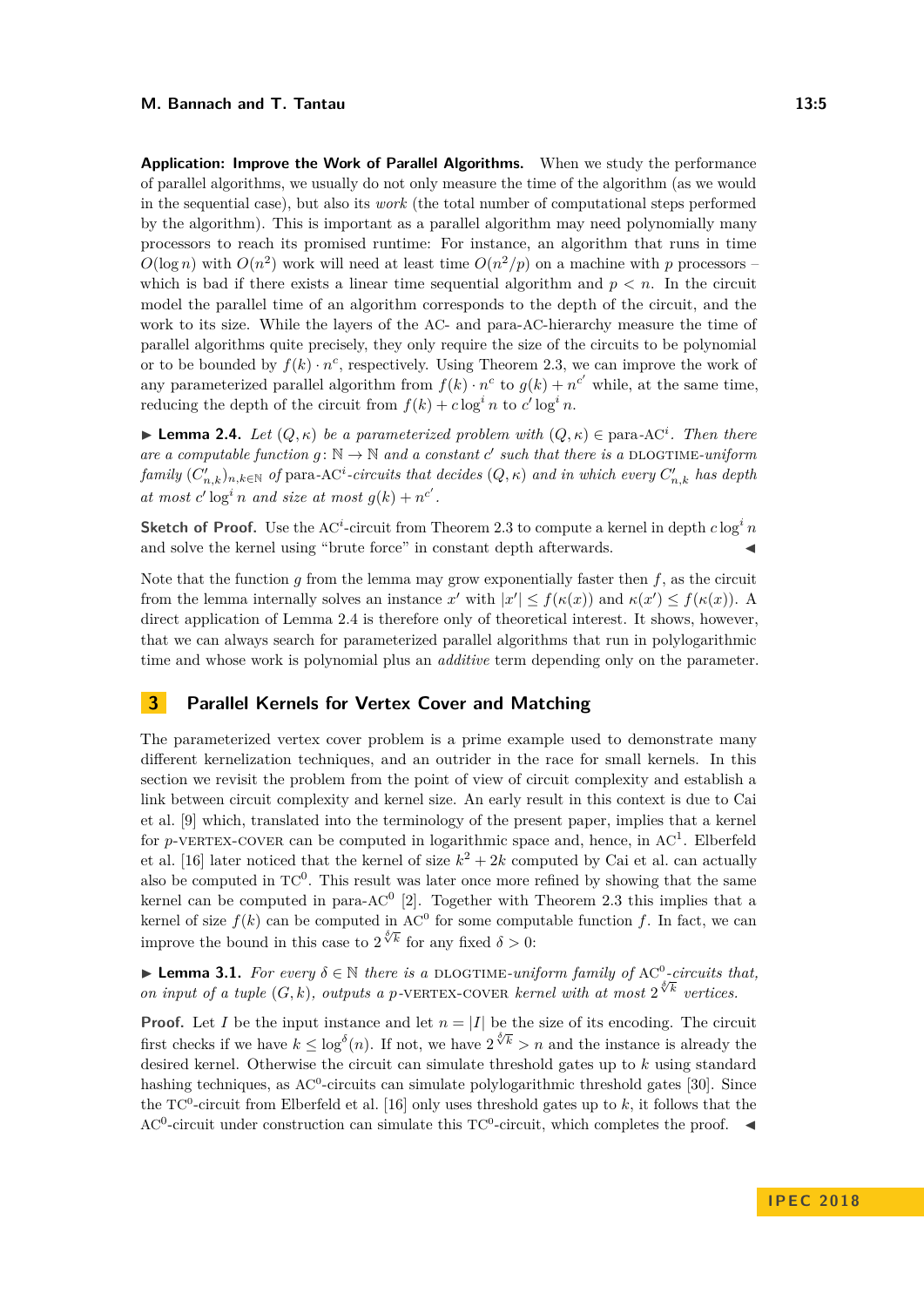#### **13:6 Computing Kernels in Parallel: Lower and Upper Bounds**

The central observation in the proof of Lemma [3.1](#page-4-2) is that the threshold-gates in the corresponding family of  $TC^0$ -circuits only "count up to the parameter." We will use exactly the same trick for other TC<sup>0</sup>-kernelizations, but will then only formulate it as corollary. Summarizing the statements from above, we can compute an exponential kernel for *p*-VERTEX-COVER in AC<sup>0</sup> and a quadratic kernel in  $TC^{0}$ . However, the best known kernelizations for *p*-vertex-cover are able to produce *linear kernels* – and a reasonable next step is to implement them in parallel as well. Unfortunately, this is a way more challenging task, as both the classical 3*k* kernel based on crown decomposition [\[14\]](#page-12-0) and the 2*k* kernel due to Chen et al. [\[10\]](#page-12-7) require the computation of sufficiently large matchings. We can state this more precisely for the latter observation, by showing that the core part of the kernelization is NC-equivalent to computing maximum matchings in bipartite graphs. The kernelization of Chen et al. is based on the following fact, known as the Nemhauser–Trotter Theorem:

▶ **Fact 3.2** ([\[29\]](#page-13-2)). Let  $G = (V, E)$  be a graph and  $I = \{x_v | v \in V\}$  be a set of variables. *For every optimal solution*  $\beta: I \to \mathbb{R}$  *for the following linear program (LPVC)* 

 $\min \sum_{v \in V} x_v$  $x_u + x_v \geq 1$  *for all*  $\{u, v\} \in E$  $x_v > 0$  *for all*  $v \in V$ 

let  $V_0 = \{v \mid \beta(x_v) < 1/2\}$ ,  $V_{1/2} = \{v \mid \beta(x_v) = 1/2\}$ ,  $V_1 = \{v \mid \beta(x_v) > 1/2\}$  be a *partition of V*. There is a minimum vertex cover *S* of *G* that satisfies  $V_1 \subseteq S \subseteq V_1 \cup V_1$ <sub>1/2</sub>.

Chen et al. have shown that one can obtain the desired kernel from a solution of LPVC by discarding the vertices of  $V_0$  and by taking the vertices of  $V_1$  into the solution. The remaining  $2k$  vertices of  $V_{1/2}$  constitute the kernel [\[10\]](#page-12-7). The following theorem shows that solving LPVC is tightly linked to the maximum matching problems for bipartite graphs.

<span id="page-5-0"></span>I **Theorem 3.3.** *Computing a solution for* LPVC *is* NC*-equivalent to computing a maximum matching in bipartite graphs.*

**Sketch of Proof.** For the first direction we construct a bipartite auxiliary graph *H* such that an optimal vertex cover of *H* can be turned into a half-integral solution of LPVC on *G*. This vertex cover of *H* can be computed using a maximum matching subroutine and König's Theorem [\[25\]](#page-13-3). In the second direction we wish to compute a maximum matching in a bipartite graph with the help of LPVC. We first turn an optimal real solution of LPVC into an optimal half-integral solution. Afterwards, we transform this half-integral solution into an optimal integral solution, that is, into a minimal vertex cover. Applying König's Theorem again results in the desired matching.

The parallel complexity of the maximum matching problem is still not fully resolved. The currently best parallel algorithms run in  $RNC^2$  [\[28\]](#page-13-4) or quasi-NC<sup>2</sup> [\[17\]](#page-12-8). From the theorem we can deduce that we can compute the Nemhauser–Trotter-based 2*k*-vertex kernel for *p*vertex-cover in RNC and quasi-NC; and we can deduce that we cannot compute this kernel in NC without improving the parallel complexity of the maximum matching problem – which is a longstanding open problem.

▶ **Corollary 3.4.** *There is a* DLOGTIME-uniform family of NC-circuits of polylogarithmic depth *that, on input of a graph*  $G = (V, E)$  *and an integer k, outputs a kernel of p*-vERTEX-COVER with at most 2*k* vertices. The circuits of the family either use randomness and have size  $|V|^c$ . *or are deterministic and of size*  $|V|^{c \log |V|}$ .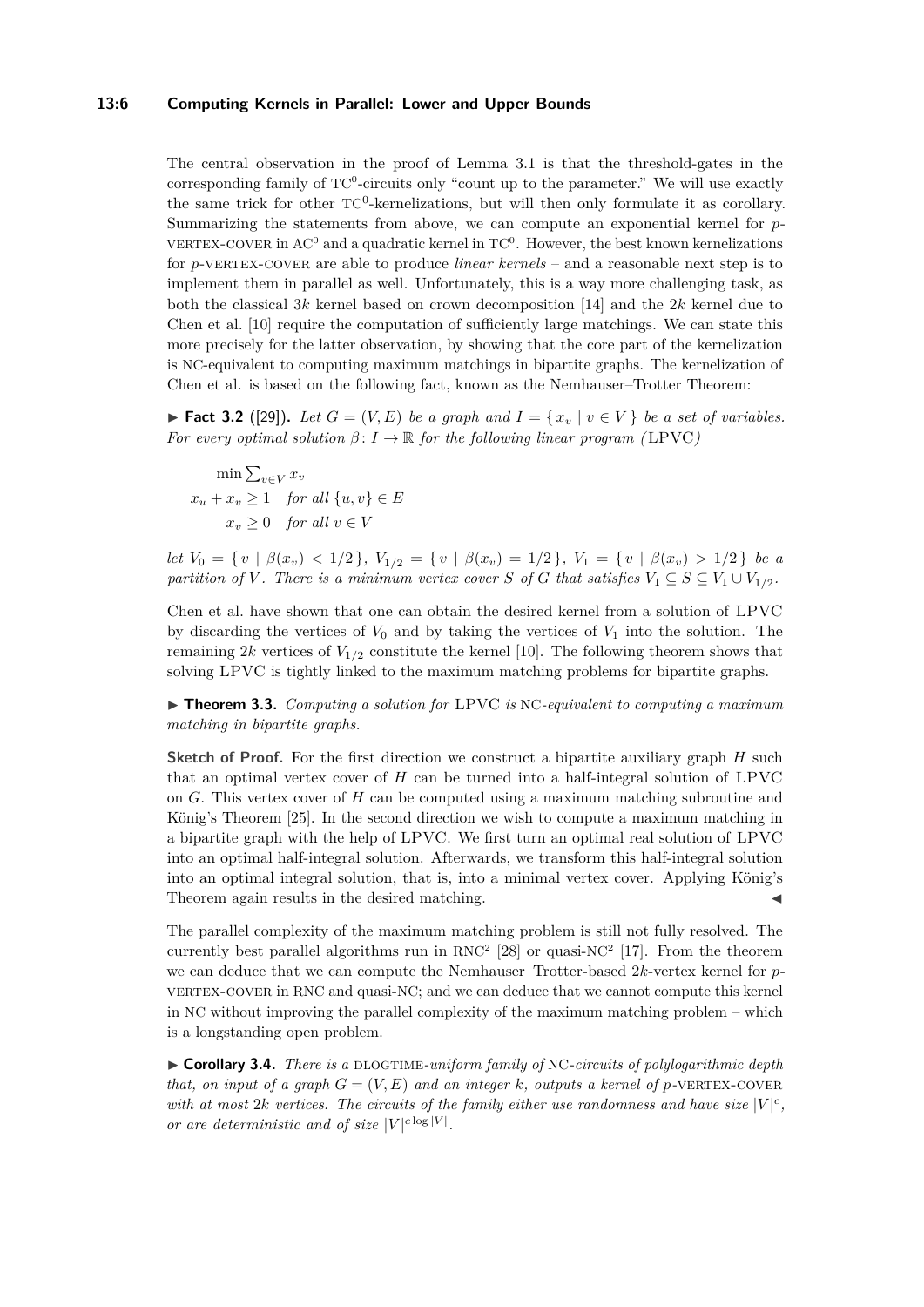#### **M. Bannach and T. Tantau 13:7**

Note that other kernels that are based on the Nemhauser–Trotter Theorem, such as the one by Soleimanfallah and Yeo [\[31\]](#page-13-5), or the one by Lampis [\[27\]](#page-13-6), also do not bypass Theorem [3.3.](#page-5-0) A natural goal is, thus, to compute linear kernels for *p*-vertex-cover in NC – most likely using an algorithm that does not rely on a LPVC relaxation. Table [1](#page-2-0) summarizes the complexity of computing kernels of certain size for *p*-VERTEX-COVER.

Since p-MATCHING turns out to be an obstruction for parallel kernelization, it is a natural question in the light of this paper, whether or not we are able to compute polynomial kernels for the matching problem in NC. Note that the problem is in para- $AC<sup>0</sup>$ , and hence we can compute a size- $f(k)$  kernel in AC<sup>0</sup>; and since MATCHING ∈ RNC we can compute a size-1 kernel in RNC.

<span id="page-6-1"></span>▶ Lemma 3.5. *There is a* DLOGTIME-uniform family of TC<sup>0</sup>-circuits that, on input of a *tuple*  $(G, k)$ *, outputs a p*-MATCHING *kernel with at most*  $O(k^2)$  *vertices.* 

The circuits of Lemma [3.5](#page-6-1) need their threshold gates "only" to count up to *k*. We can thus deduce the following corollary (the proof argument is the same as for Lemma [3.1\)](#page-4-2):

**► Corollary 3.6.** *For every*  $\delta \in \mathbb{N}$  *there is a* DLOGTIME-uniform family of AC<sup>0</sup>-circuits that, *on input of a tuple*  $(G, k)$ *, outputs a p*-MATCHING *kernel with at most*  $O(2^{\sqrt[3]{k}})$  *vertices.* 

## <span id="page-6-0"></span>**4 Parallel Kernels for the Feedback Vertex Set Problem**

The input for *p*-FEEDBACK-VERTEX-SET = *p*-FVS is an undirected multigraph  $G = (V, E)$ and an integer *k*, the question is whether it is possible to delete *k* vertices such that the remaining graph is a forest. The problem is well-known to be fixed-parameter tractable. Concerning the parallel complexity, it is known that membership in FPT can be witnessed by a machine that uses "FPT time and XL space" [\[16\]](#page-12-4) and the problem was recently shown to lie in para-NC<sup>2+ $\epsilon$ </sup>  $\subseteq$  para-NC<sup>3</sup> [\[3\]](#page-12-9).

A lot of effort has been put into the design of sequential kernels for this problem, ultimately resulting in a kernel with  $O(k^2)$  vertices [\[8,](#page-12-10) [7,](#page-12-11) [33,](#page-13-7) [22\]](#page-13-8). Much less is known concerning parallel kernels. Since the  $k = 0$  slice of *p*-FVs is exactly the L-complete [\[13\]](#page-12-12) problem whether a given graph is a forest, we get as a lower bound that no kernel of any size can be computed for *p*-FVS by any circuit class *C* unless  $L \subseteq C$  and the smallest AC-class for which this is known is AC<sup>1</sup>. On the other hand, the mentioned membership in para-NC<sup>2+ $\epsilon$ </sup> together with Theorem [2.3](#page-3-0) yield an  $NC^{2+\epsilon}$  kernel. In summary:

<span id="page-6-2"></span>**Lemma 4.1.** *There is a* DLOGTIME-uniform family of  $NC^{2+\epsilon}$ -circuits that, on input of a *tuple*  $(G, k)$ *, outputs a p*-*FVS kernel with at most*  $f(k)$  *vertices. There is no such family of*  $AC^{1-\epsilon}$ -*circuits, unless*  $L \subseteq AC^{1-\epsilon}$ .

A natural first question arising from this lemma is: Can we improve the bounds? It turns out that we can lower the upper bound from  $NC^{2+\epsilon}$  to  $AC^{1+\epsilon}$  by observing the reduction rules used in sequential kernels for *p*-fvs can, in certain cases, be applied in parallel. In detail, the known sequential kernels for *p*-fvs all repeatedly apply (at least) the below rules, whose correctness is very easily seen. We will show that each of the first three rules can individually be applied exhaustively in AC<sup>1</sup>. Based on this, we show  $p$ -FVS  $\in$  para-AC<sup>1↑</sup>. **Leaf Rule** Delete a vertex *v* of degree 1.

**Chain Rule** Contract a vertex *v* of degree 2 to one of its neighbors.

**Loop Rule** Delete a vertex *v* with  $v \in N(v)$ , reduce *k* by 1.

**Flower Rule** Delete a vertex *v* that appears in more then *k* cycles that only share the vertex *v*, reduce *k* by 1.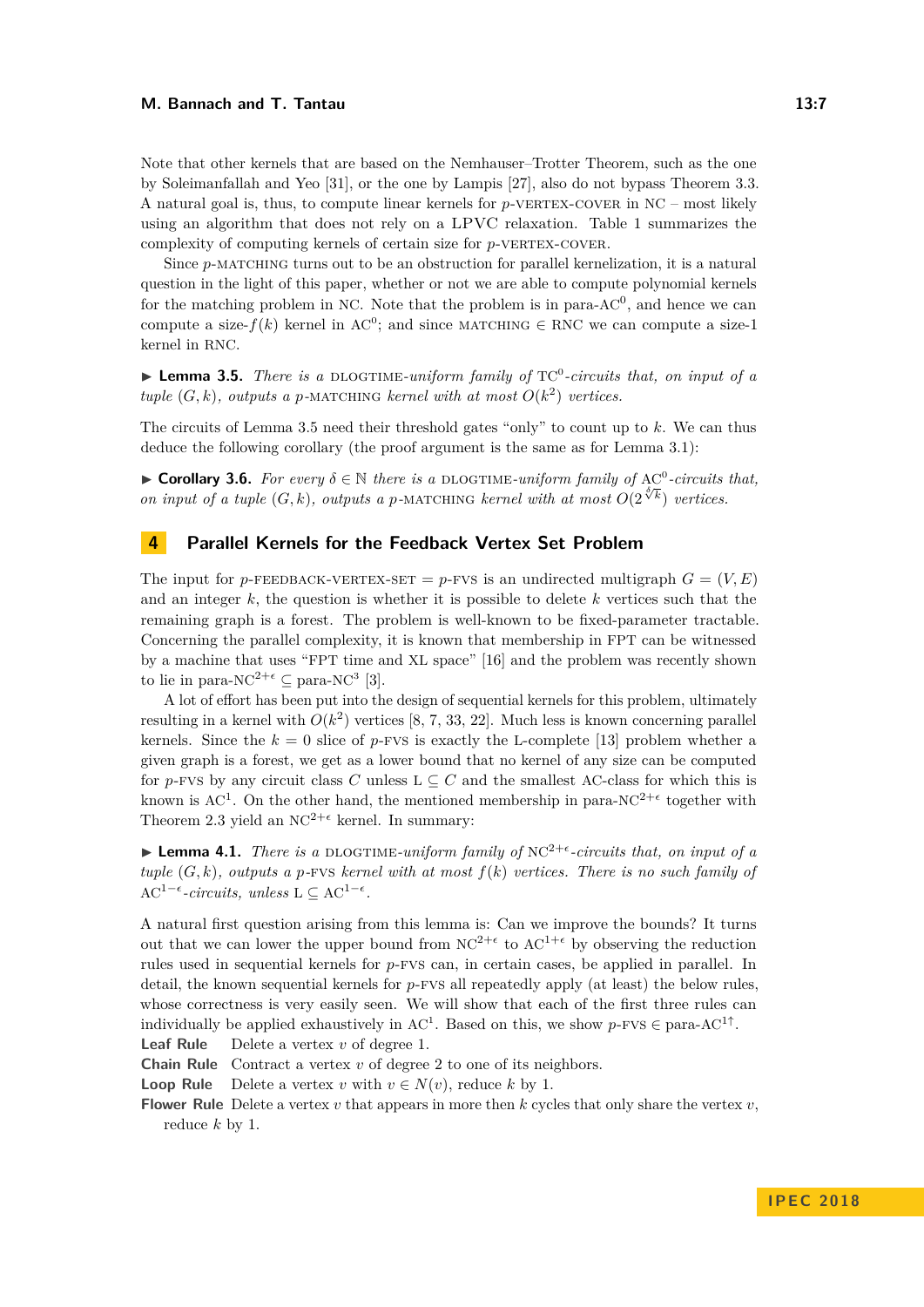#### **13:8 Computing Kernels in Parallel: Lower and Upper Bounds**



<span id="page-7-2"></span>**Figure 1** A graph that is fully reduced by the Chain Rule and the Loop Rule in *k* = 6 rounds. In every round, the Chain Rule can only be applied after the Loop Rule was used exhaustively.

<span id="page-7-0"></span>▶ Lemma 4.2. *There is a DLOGTIME-uniform family of AC<sup>1</sup>-circuits that, on input of a*  $tuple (G, k)$ , outputs a tuple  $(G', k')$  that results from repeatedly applying (only) the Leaf Rule *as long as possible. The same holds for the Chain Rule and for the Loop Rule.*

<span id="page-7-1"></span> $\blacktriangleright$  **Theorem 4.3.**  $p$ -FVS  $\in$  para-AC<sup>1†</sup>.

**Sketch of Proof.** The circuit implements a search-tree of depth  $O(k)$  that, on any layer, applies the reduction rules of Lemma  $4.2$  using an AC<sup>1</sup>-circuit. This either reduces k immediately by one, or provides a small set of vertices on which the circuit can branch.

 $\triangleright$  **Corollary 4.4.** *There is a* DLOGTIME-uniform family of AC<sup>1+ $\epsilon$ </sup>-circuits that, on input of a *tuple*  $(G, k)$ *, outputs a p-FVS kernel with at most*  $f(k)$  *vertices.* 

**Proof.** Follows by Theorem [2.3](#page-3-0) and by the fact that para-AC<sup>*i*</sup><sup>†</sup> ⊆ para-AC<sup>*i*+ $\epsilon$ </sup> [\[2\]](#page-12-5).

We now have rather tight bounds (an upper bound of  $AC^{1+\epsilon}$  and a conditional lower bound of AC1− ) on how quickly we can compute *some* kernel for *p*-fvs in parallel. However, there is a natural second question arising from Lemma [4.1:](#page-6-2) Can we also compute a polynomial kernel in parallel?

We claim that progress towards such a kernel cannot solely be based on the presented reduction rules. In the proof of Theorem [4.3](#page-7-1) we may need to branch after the exhaustive application of one of the rules Leaf Rule, Chain Rule, or Loop Rule. If we seek to implement a polynomial kernel for *p*-fvs in NC, we have to implement these rules without branching and have to apply the rules exhaustively *together* while they may influence each other. Figure [1](#page-7-2) provides an intuition why this interplay is "very sequential," and Theorem [4.5](#page-7-3) provides evidence that it is in fact very unlikely that there exists a parallel algorithm that computes the result of jointly applying all rules exhaustively.

<span id="page-7-3"></span>▶ **Theorem 4.5.** *The problem of deciding whether a specific vertex of a given graph will be removed by an exhaustive application of the Leaf Rule, the Chain Rule, and the Loop Rule is* P*-hard under* NC<sup>1</sup> *-reduction.*

**Sketch of Proof.** We encode the monotone circuit value problem into a graph similar to the one of Figure [1.](#page-7-2) The reduction rules then simulate the propagation of truth values through  $\blacksquare$  the circuit.

I **Remark 4.6.** *The proof of Theorem [4.5](#page-7-3) shows that the problem remains* P*-hard restricted to the Chain Rule and the Loop Rule, even if they are alternatingly executed exhaustively.*

We close this section with the observation that also the last rule, the Flower Rule, is unlikely to yield a parallel algorithm.

**► Theorem 4.7.** *Unless* MATCHING  $\in$  NC, there is no DLOGTIME-uniform family of NC<sup>i</sup>*circuits for any i that determines, give a graph*  $G = (V, E)$ *, an integer*  $k$ *, and a vertex v, whether the Flower Rule can be applied to v.*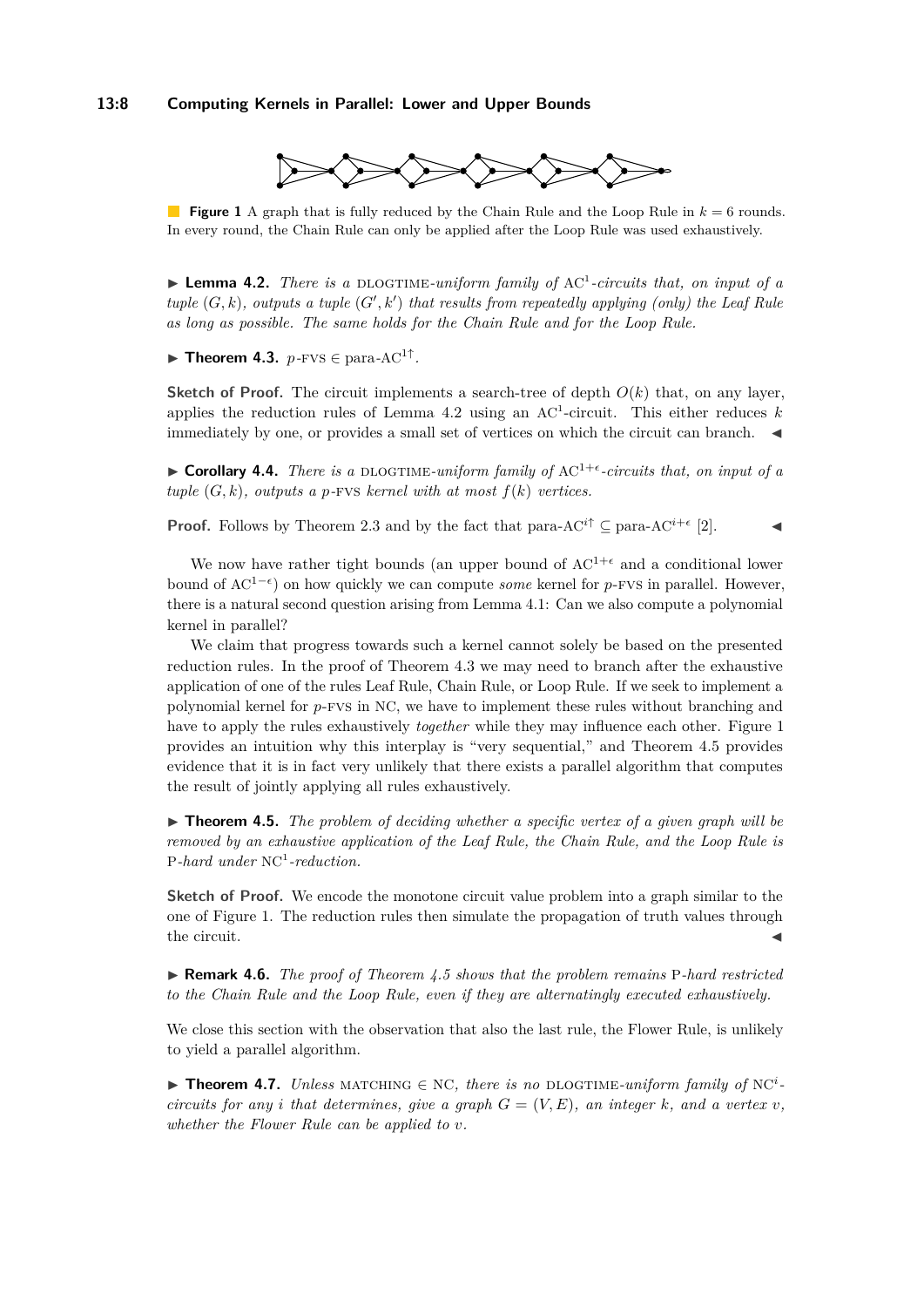## <span id="page-8-0"></span>**5 Parallel Kernels for Structural Parameterizations**

It is known that NP-hard graph parameters that are closed under taking disjoint union do not allow a polynomial kernel unless  $NP \subseteq \text{coNP}/poly$  [\[14\]](#page-12-0). Famous problems that suffer from this result are the decision versions of tree width, path width, and tree depth, which has led to a growing body of research that considers structural parameters for these problems [\[6,](#page-12-13) [5,](#page-12-14) [24\]](#page-13-9). A commonly used parameter in this line of research is the vertex cover number of the input graph and in this section we extend the cited results by proving that the corresponding kernels can be computed in small circuit classes.

We use the following standard definitions: A *tree decomposition* of a graph  $G = (V, E)$ is a tuple  $(T, \iota)$  where *T* is a tree and  $\iota$  a mapping from the nodes of *T* to subsets of *V* (which we call *bags*) such that for every  $u \in V$  and every  $\{v, w\} \in E$  there is (1) a node *n* with  $u \in \iota(n)$ , (2) a node *m* with  $\{v, w\} \subseteq \iota(m)$ , and (3) the set  $\{n \mid u \in \iota(n)\}$  is connected in *T*. The *width* of a tree decomposition is the maximum size of the bags minus one. For a graph  $G$ , its *tree width* tw $(G)$  is the minimum width of all tree decompositions of  $G$ , its *path width*  $\text{pw}(G)$  is the minimum width of all tree decompositions of  $G$  that are paths, and its *tree depth*  $td(G)$  is the minimum width of all tree decompositions  $(T, \iota)$  of *G* that can be rooted in such a way that for all  $n, m \in V(T)$  we have  $\iota(n) \subsetneq \iota(m)$  if *m* is an descendant of *n*. The following two facts will be useful, where  $N(v) = \{u \mid \{u, v\} \in E\}$  is the neighborhood of *v*,  $N[v] = N(v) \cup \{v\}$ , and where we call a vertex *v simplicial* if  $N(v)$  is a clique:

<span id="page-8-1"></span>▶ **Fact 5.1** ([\[6,](#page-12-13) [5,](#page-12-14) [24\]](#page-13-9)). Let  $G = (V, E)$  be a graph with tree width, path width, or tree depth *at most k and with*  $u, v \in V$ ,  $\{u, v\} \notin E$ , *and*  $|N(u) \cap N(v)| > k$ *. Then adding the edge* {*u, v*} *to G will not increase the tree width, path width, or tree depth of G, respectively.*

<span id="page-8-2"></span>▶ **Fact 5.2** ([\[4\]](#page-12-15)). Let  $G = (V, E)$  be a graph and  $v \in V$  be a simplicial vertex, then we have  $tw(G) \geq |N(v)|$ .

**Computing a Kernel for Tree Width.** For the problem  $p_{\text{vc}}$ -TREE-WIDTH we are given a graph  $G = (V, E)$ , an integer k, and a vertex cover  $S \subseteq V$  of G; the parameter is |S| and the question is whether  $tw(G) \leq k$  holds.

<span id="page-8-3"></span>▶ **Theorem 5.3.** *There is a* DLOGTIME-uniform family of TC<sup>0</sup>-circuits that, on inputs of a *triple*  $(G, k, S)$ *, outputs a*  $p_{vc}$ -TREE-WIDTH *kernel with at most*  $O(|S|^3)$  *vertices.* 

**Sketch of Proof.** We check in parallel for every pair  $u, v \in S$  with  $\{u, v\} \notin E$  if they have more than *k* common neighbors in  $V \setminus S$  and, if so, add the edge  $\{u, v\}$  by Fact [5.1.](#page-8-1) By Fact [5.2](#page-8-2) simplicial vertices in  $V \setminus S$  can not have high degree and we may safely remove them by standard arguments. A counting argument then provides the claimed kernel size.

**► Corollary 5.4.** *For every*  $\delta \in \mathbb{N}$  *there is a* DLOGTIME-uniform family of AC<sup>0</sup>-circuits that, *on input of a triple*  $(G, k, S)$ *, outputs a p*<sub>vc</sub>-TREE-WIDTH *kernel with at most*  $2^{\sqrt[8]{|S|}}$  *vertices.* 

**Computing a Kernel for Path Width.** We define  $p_{\text{vc}}$ -PATH-WIDTH analogously to  $p_{\text{vc}}$ -TREE-WIDTH and the aim of this section is to reformulate Theorem [5.3](#page-8-3) in terms of path width. The main difference is that we cannot simply delete simplicial vertices as this would, for instance, eliminate trees completely. We can, however, use the following weaker result:

<span id="page-8-4"></span>► **Fact 5.5** ([\[5\]](#page-12-14)). Let  $G = (V, E)$  be a graph,  $k \in \mathbb{N}$ , and  $v \in V$  be a simplicial vertex. If the *degree*  $|N(v)|$  *of v is* 1 *and the neighbor of v has another degree-*1 *neighbor, or if we have*  $2 \leq |N(v)| \leq k$  and for each pair  $x, y \in N(v)$  there is a simplicial vertex  $w \in N(x) \cap N(y)$ *with*  $w \notin N[v]$ *, then*  $pw(G) \leq k$  *if, and only if,*  $pw(G[V \setminus \{v\}]) \leq k$ *.*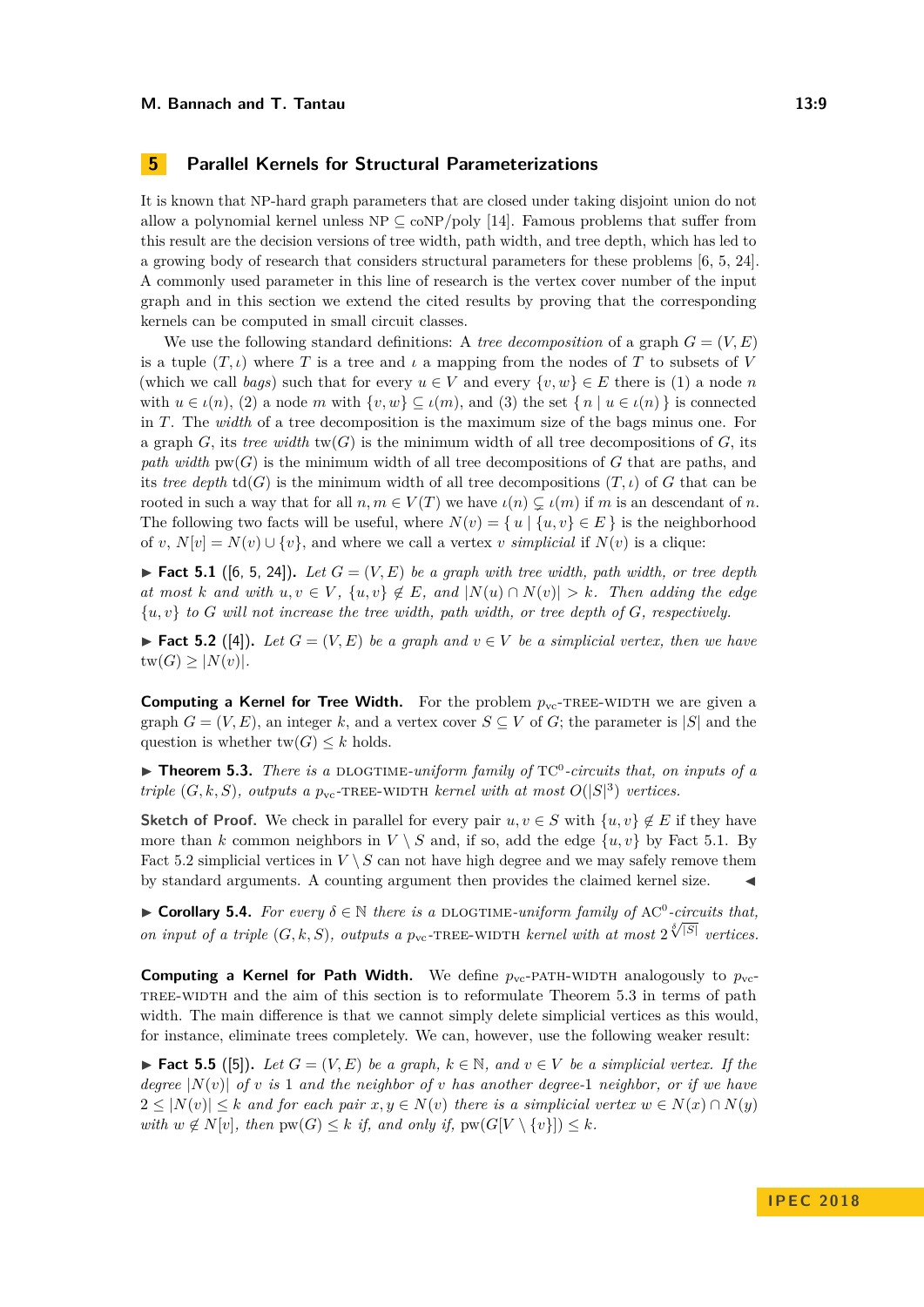#### **13:10 Computing Kernels in Parallel: Lower and Upper Bounds**

<span id="page-9-1"></span>▶ **Theorem 5.6.** *There is a DLOGTIME-uniform family of*  $TC^0$ -circuits that, on input of a *triple*  $(G, k, S)$ *, outputs a*  $p_{vc}$ -PATH-WIDTH *kernel with at most*  $O(|S|^3)$  *vertices.* 

**Sketch of Proof.** In difference to the proof of Theorem [5.3,](#page-8-3) we must now identify the vertices for which Fact [5.5](#page-8-4) applies in constant time. This is not trivial because of dependencies between them, but a circuit can use a two-stage marking process to find them.

**► Corollary 5.7.** *For every*  $\delta \in \mathbb{N}$  *there is a* DLOGTIME-uniform family of AC<sup>0</sup>-circuits that, *on input of a triple*  $(G, k, S)$ *, outputs a p*<sub>vc</sub>-PATH-WIDTH *kernel with at most*  $2^{\sqrt[8]{|S|}}$  *vertices.* 

**Computing a Kernel for Tree Depth.** The last problem we consider is tree depth, and, as for path width, we prove a version of Theorem [5.3](#page-8-3) for it. The main problem is once more that we cannot simply remove simplicial vertices. However, by the following fact of Kobayashi and Tamaki there are still enough simplicial vertices that are safe to remove:

<span id="page-9-2"></span>▶ **Fact 5.8** ([\[24\]](#page-13-9)). Let  $G = (V, E)$  be a graph,  $k \in \mathbb{N}$ , and let  $v \in V$  be a simplicial vertex *with*  $1 \leq |N(v)| \leq k$ *. If every neighbor of v has degree at least*  $k+1$ *, then we have* td $(G) \leq k$ *if, and only if,*  $td(G[V \setminus \{v\}]) \leq k$ *.* 

▶ **Theorem 5.9.** *There is a* DLOGTIME-uniform family of TC<sup>0</sup>-circuits that, on input of a *triple*  $(G, k, S)$ *, outputs a*  $p_{vc}$ -TREE-DEPTH *kernel with at most*  $O(|S|^3)$  *vertices.* 

**Sketch of Proof.** Similar to the proofs of the Theorems [5.3](#page-8-3) and [5.6,](#page-9-1) we identify vertices for which Fact [5.8](#page-9-2) holds in parallel constant time. This time, we mark for every vertex  $v \in S$ with  $|N(v)| > k$  the  $k+1$  lexicographically smallest neighbors of v, then the circuit marks every simplicial vertex  $v \in V \setminus S$  that has at least one neighbor of degree less than k.

**► Corollary 5.10.** *For every*  $\delta \in \mathbb{N}$  *there is a* DLOGTIME-uniform family of AC<sup>0</sup>-circuits that, *on inputs of a triple*  $(G, k, S)$ *, outputs a p*<sub>vc</sub>-TREE-DEPTH *kernel with at most*  $2^{\sqrt[5]{|S|}}$  *vertices.* 

## <span id="page-9-0"></span>**6 A Parallel Kernel for Point Line Cover**

In this section we study a natural, well-known problem for which we can prove (unconditionally) that we *cannot* compute a kernel using AC<sup>0</sup>-circuits while we *can* compute polynomially-sized kernels in TC<sup>0</sup>. In the *p*-POINT-LINE-COVER problem we are given distinct points  $p_1, \ldots, p_n \in \mathbb{Z}^d$  for some dimension  $d \geq 2$  and a natural number  $k \in \mathbb{N}$ , the question is whether we can cover all points by at most *k* lines. This problem is NP-hard in general (even for  $d = 2$ ) and in FPT parameterized by  $k$  [\[26\]](#page-13-10). There is a simple  $k^2$  kernel, which is essentially optimal  $[26]$ : If any line covers at least  $k+1$  points, remove all points on this line and reduce  $k$  by one. This is safe since we would require at least  $k + 1$  different lines if we would not use this line. Because no set of  $k + 1$  points lies on the same line after the reduction, we have at most  $k^2$  points left or we deal with a no-instance.

▶ Lemma 6.1. *There is a* DLOGTIME-uniform family of TC<sup>0</sup>-circuits that, on input of *a* dimension *d*, *a* set of distinct points  $p_1, \ldots, p_n \in \mathbb{Z}^d$ , and an integer *k*, outputs *a p*point-line-cover *kernel with at most k* <sup>2</sup> *points.*

The lemma shows that the optimal kernel for  $p$ -point-LINE-COVER can be computed in  $TC^0$ and it is natural to ask if we can do the same using a  $AC<sup>0</sup>$ -circuit or, failing that, to at least compute *some* kernel using a AC<sup>0</sup>-circuit (as we could for the problems in the previous sections). We answer this question in the negative, settling the complexity of the problem to  $\text{para-TC}^0$ :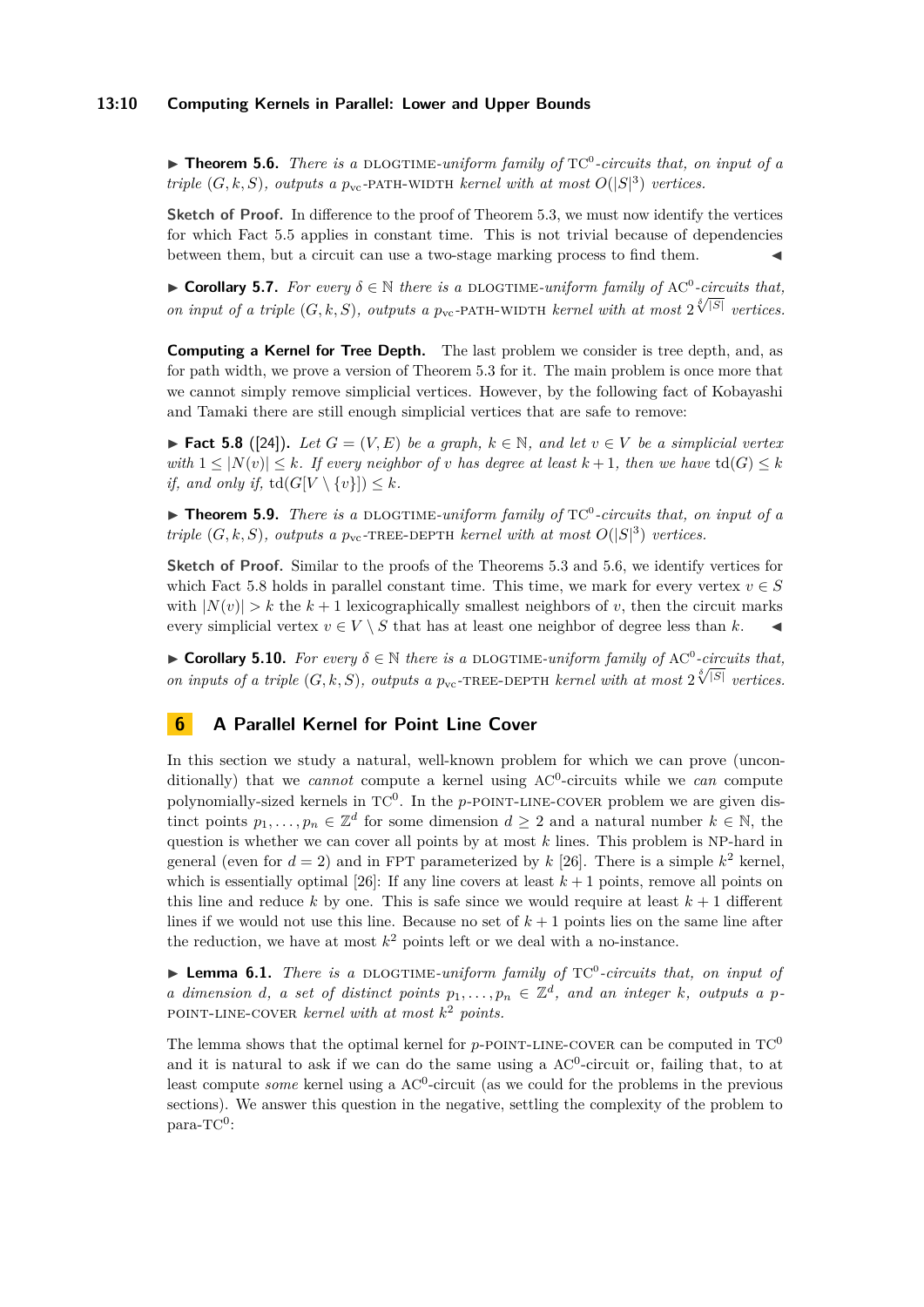<span id="page-10-1"></span> $\blacktriangleright$  **Lemma 6.2.** For every fixed *k*, the *k*th slice of *p*-POINT-LINE-COVER is TC<sup>0</sup>-complete *under* AC<sup>0</sup> *-reduction.*

▶ Corollary 6.3. *p*-POINT-LINE-COVER *is* para-TC<sup>0</sup>-complete under AC<sup>0</sup>-reduction.

Now assume there would be a uniform family of  $AC^0$ -circuits computing a kernel of arbitrary size for  $p$ -POINT-LINE-COVER. Then by Theorem [2.3](#page-3-0) the problem is in para-AC<sup>0</sup>, which on the other hand implies that for every fixed  $k$  the problem must be in  $AC^0$ . This contradicts Lemma [6.2](#page-10-1) as it is known that  $AC^0 \subsetneq TC^0$  [\[19\]](#page-12-16). Therefore, no family of AC<sup>0</sup>-circuits can compute such a kernel.

## <span id="page-10-0"></span>**7 Problems for Which Computing Kernels is Inherently Sequential**

As surprisingly many problems have NC-computable, in fact often even  $AC^0$ -computable, kernelizations, we may ask which problems do not have this property. We would like to find problems for which the computation of any kernel is P-complete or, equivalently, which are FPT-complete under  $AC^0$ - or  $NC^1$ -reductions. While it is easy to find artificial problems with this property – such as any P-complete problem (like cvp) with the trivial parametrization  $(\kappa(x) \equiv 1)$  –, no *natural* problems that are FPT-complete for sensible parametrizations can be found in the literature. We remedy this situation in the following; but must caution the reader that in all our results the hardness of the parameterized problem for FPT stems from the fact that some slice of the problem is (essentially) a known P-complete problem. Unfortunately, it is known [\[18\]](#page-12-2) that this "cannot be helped" since all FPT-complete problems have this property. Our main contribution here lies, thus, in the assembly of a diverse body of relevant, non-trivial FPT-problems that will serve as starting points for further studies of the limits of parameterized parallelization.

**Strong Backdoors to Satisfiability.** A *strong backdoor set* of a propositional formula *φ* is a set of variables such that under any assignment of these variables the resulting formula  $\phi'$ belongs to a certain class of formulas [\[20\]](#page-13-11). In the *p*-strong-backdoor-{horn,2cnF}-sat problems, we are given a formula  $\phi$  and an integer k, the question is whether  $\phi$  is satisfiable and has a strong backdoor set of size k to Horn- or 2CNF-formulas, respectively. Solving such problems is usually done in two phases: first *detect* the backdoor set and, second, *solve* the satisfiability problem of the formula for every assignment of the backdoor set. While the first part might seem harder in general, it is not from a parameterized point of view: (1) A strong backdoor set to Horn formulas is exactly a vertex cover of size *k* in the positive primal graph of  $\phi$ , that is, the graph that has a vertex for each variable and an edge between any two variables appearing together positively in a clause;  $(2)$  strong backdoor sets to  $2CNF-formulas$ are exactly the hitting sets of the hypergraph that has the variables of  $\phi$  as vertices and that connects three vertices by a hyperedge if they appear together in a clause. Since *p* $v$ ERTEX-COVER ∈ para-AC<sup>0</sup> and also p-3-HITTING-SET ∈ para-AC<sup>0</sup> [\[2,](#page-12-5) [12\]](#page-12-17), we can conclude:

▶ Corollary 7.1. *There is a* DLOGTIME-uniform family of para-AC<sup>0</sup>-circuits that, on input *of a propositional formula φ and an integer k, either outputs a size-k strong backdoor set to* {*Horn,* 2cnf}*-formulas, or concludes that no such set exists.*

The second step of solving *p*-STRONG-BACKDOOR-{HORN, 2CNF}-SAT is to solve the satisfiability problem for  $\phi$  on every assignment to the variables of the backdoor set. While we can nicely handle all assigments in parallel, checking if the formulas are satisfiable in parallel is difficult. Indeed, it is known that, under  $AC<sup>0</sup>$ -reductions, the satisfiability problem is NL-complete for  $2CNF$ -formulas, and is even P-complete for Horn formulas [\[1\]](#page-12-18).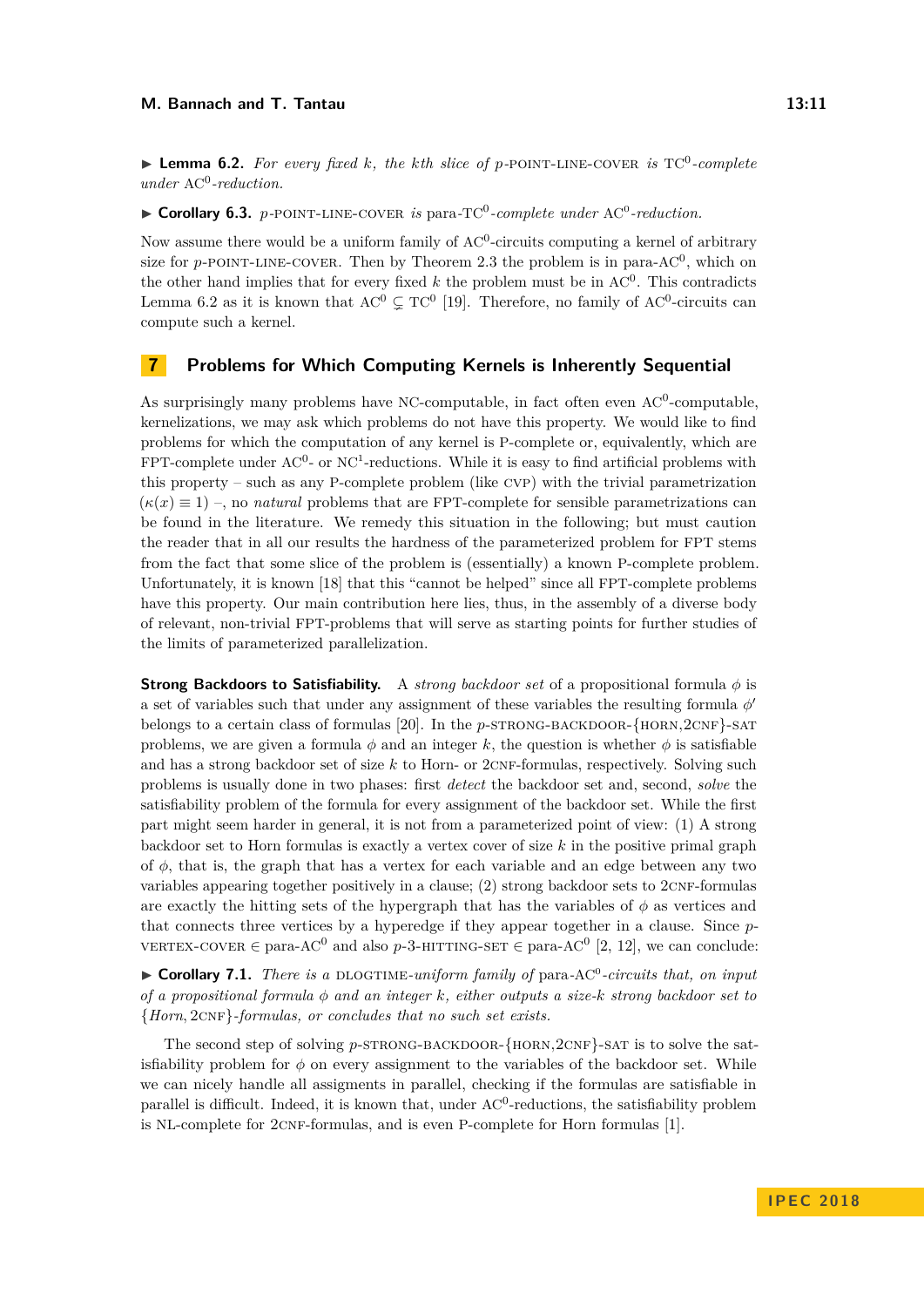#### **13:12 Computing Kernels in Parallel: Lower and Upper Bounds**

▶ Corollary 7.2. *p*-STRONG-BACKDOOR-2CNF-SAT *is* para-NL-*complete under* AC<sup>0</sup>-reduction.

▶ Corollary 7.3. *p*-STRONG-BACKDOOR-HORN-SAT *is* FPT-*complete under* AC<sup>0</sup>-reduction.

The last corollary implies that there is no parallel polylogarithmic time kernelization for  $p$ -strong-backdoor-horn-sat that produces a kernel of any size, unless  $NC = P$ .

**Mixed Integer Linear Programming.** The FPT-complete problem above is an intermediate problem between a P-complete problem (horn-sat) and a NP-complete problem (sat); the transition between the problems is caused by the backdoor variables. A similar intermediate problem is known for linear-programming (another classical P-complete problem) and its integer variant (which is NP-complete). The intermediate version of these problems is called  $p$ -MIXED-INTEGER-PROGRAMMING, which asks, given a matrix  $A \in \mathbb{Z}^{n \times n}$ , vectors  $b \in \mathbb{Z}^n$ ,  $c \in \mathbb{Z}^n$ , and integers *k* and *w*, if there is a vector  $x \in \mathbb{R}^n$  such that  $Ax \leq b$ ,  $c^T x \geq w$ , and such that  $x[i] \in \mathbb{Z}$  for  $0 \leq i \leq k$ . A celebrated result by Lenstra states that an instance *I* of this problem can be solved in time  $2^{O(k^3)} \cdot |I|^c$  for a suitable constant *c*, that is, the problem is in FPT. Therefore, every slice of the problem is in P and, as linear-programming trivially reduced to it, we get that *k*-mixed-integer-programming is P-complete for every  $k$  (under NC<sup>1</sup>-reductions [\[34\]](#page-13-12)).

▶ Corollary 7.4. *p*-MIXED-INTEGER-PROGRAMMING *is* FPT-complete under NC<sup>1</sup>-reductions.

**Maximum Flow with Minimum Quantities.** The last problem we review in this section is the maximum flow problem with minimum quantities: Inputs are directed graphs  $G = (V, E)$ with  $s, t \in V$ , two weight functions  $u, l \colon E \to \mathbb{N}$ , an integer  $w \in \mathbb{N}$ , and a set of edges *B*  $\subseteq$  *E*; the question is whether there is a set *A*  $\subseteq$  *B* such that in *G*<sup> $\prime$ </sup> = (*V, E* \ *A*) there is a valid *s*-*t*-flow *f* of value at least *w* that fulfills the flow conservation constraints and  $l(e) \leq f(e) \leq u(e)$  for all  $e \in E \setminus A$ . For  $B = \emptyset$  the problem boils down to classical maximum flow with lower bounds on the edges, which can be solved in polynomial time [\[23\]](#page-13-13) and which is known to be P-hard under  $NC<sup>1</sup>$ -reduction [\[34\]](#page-13-12). On the other hand, for  $B = E$  the problem becomes NP-complete even on serial-parallel graphs [\[21\]](#page-13-14) and it is also NP-hard to approximate the problem within any positive factor [\[32\]](#page-13-15). The intermediate problem between this two cases is the parameterized problem *p*-MAX-FLOW-QUANTITIES, defined as above, where the cardinality of *B* is the parameter.

▶ Lemma 7.5. *p*-MAX-FLOW-QUANTITIES *is* FPT-complete under NC<sup>1</sup>-reduction.

### **8 Conclusion and Outlook**

Kernelization is a fundamental concept of parameterized complexity and we have studied its parallelization. Since traditional descriptions of kernelization algorithms are inherently sequential, we found it surprising how many parameterized problems lie in para- $AC^0$  – the smallest robust class in parallel parameterized complexity theory. We found, furthermore, that for many problems the equation "smaller circuit class = larger kernel" holds, see Table [1](#page-2-0) for a summary of our results.

Apart from classifying more parameterized problems in the spirit of this paper, namely according to how well small kernels can be computed by small circuits, an interesting open problem is to improve any of the  $AC^0$ -kernelizations presented in the present paper so that they produce a *polynomially sized* kernel (which we, at best, can currently do only in  $TC^0$ ). Perhaps even more challenging seems to be the design of a framework for proving that polynomially sized kernels for these problems can*not* be computed in AC<sup>0</sup> .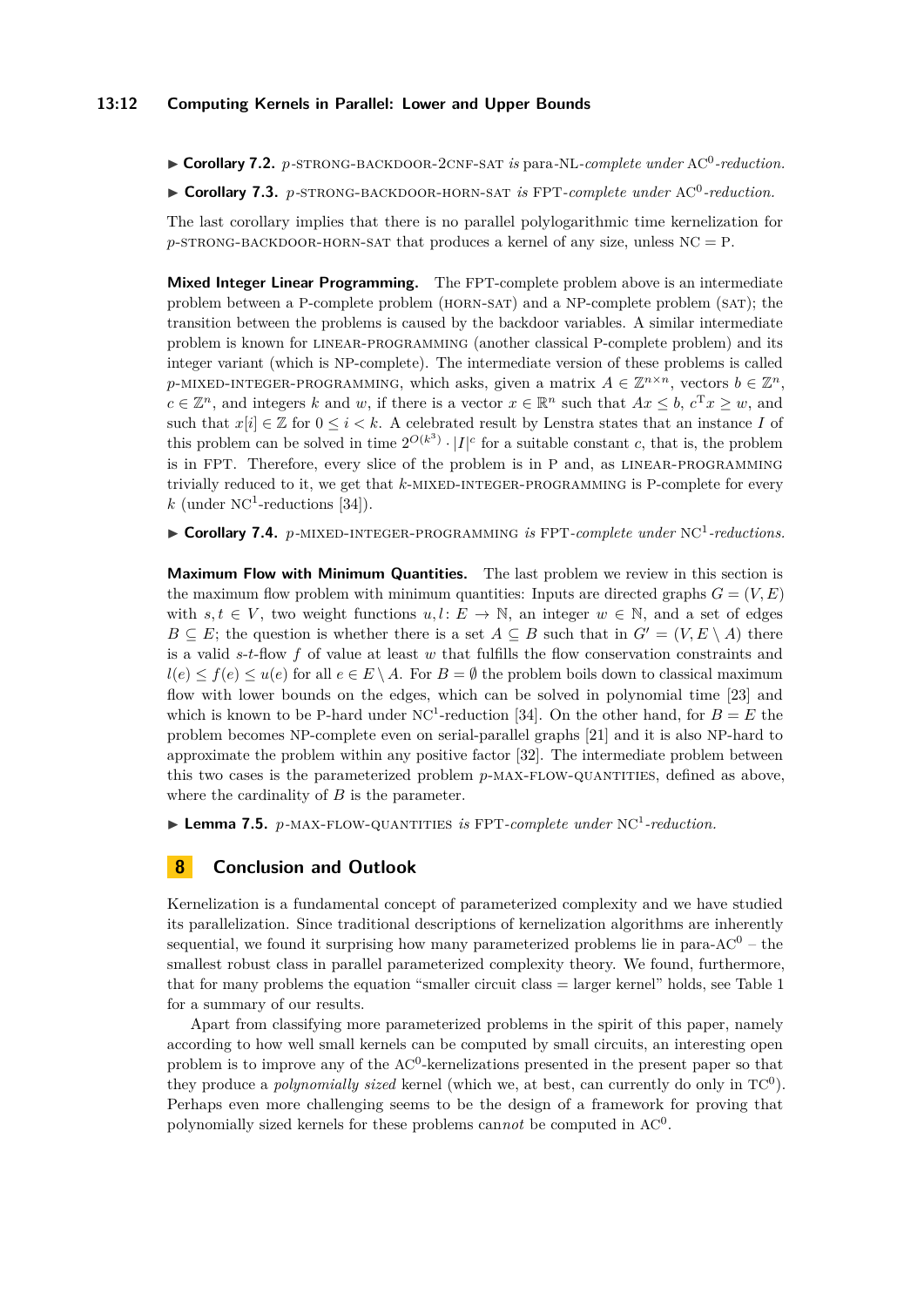#### **References**

- <span id="page-12-18"></span>**1** E. Allender, M. Bauland, N. Immerman, H. Schnoor, and H. Vollmer. The complexity of satisfiability problems: Refining Schaefer's theorem. *J. Comput. Syst. Sci.*, 75(4):245–254, 2009. [doi:10.1016/j.jcss.2008.11.001](http://dx.doi.org/10.1016/j.jcss.2008.11.001).
- <span id="page-12-5"></span>**2** M. Bannach, C. Stockhusen, and T. Tantau. Fast Parallel Fixed-parameter Algorithms via Color Coding. In *Proceedings of IPEC 2015*, pages 224–235, 2015. [doi:10.4230/LIPIcs.](http://dx.doi.org/10.4230/LIPIcs.IPEC.2015.224) [IPEC.2015.224](http://dx.doi.org/10.4230/LIPIcs.IPEC.2015.224).
- <span id="page-12-9"></span>**3** M. Bannach and T. Tantau. Parallel Multivariate Meta-Theorems. In *Proceedings of IPEC 2016*, pages 4:1–4:17, 2016. [doi:10.4230/LIPIcs.IPEC.2016.4](http://dx.doi.org/10.4230/LIPIcs.IPEC.2016.4).
- <span id="page-12-15"></span>**4** H. L. Bodlaender. A Linear-Time Algorithm for Finding Tree-Decompositions of Small Treewidth. *SIAM J. Comput.*, 25(6):1305–1317, 1996. [doi:10.1137/S0097539793251219](http://dx.doi.org/10.1137/S0097539793251219).
- <span id="page-12-14"></span>**5** H. L. Bodlaender, B. M. P. Jansen, and S. Kratsch. Kernel Bounds for Structural Parameterizations of Pathwidth. In *Proceedings of SWAT 2012*, pages 352–363, 2012. [doi:10.1007/978-3-642-31155-0\\_31](http://dx.doi.org/10.1007/978-3-642-31155-0_31).
- <span id="page-12-13"></span>**6** H. L. Bodlaender, B. M. P. Jansen, and S. Kratsch. Preprocessing for Treewidth: A Combinatorial Analysis through Kernelization. *SIAM J. Discrete Math.*, 27(4):2108–2142, 2013. [doi:10.1137/120903518](http://dx.doi.org/10.1137/120903518).
- <span id="page-12-11"></span>**7** H. L. Bodlaender and T. C. van Dijk. A Cubic Kernel for Feedback Vertex Set and Loop Cutset. *Theory Comput. Syst.*, 46(3):566–597, 2010. [doi:10.1007/s00224-009-9234-2](http://dx.doi.org/10.1007/s00224-009-9234-2).
- <span id="page-12-10"></span>**8** Kevin Burrage, Vladimir Estivill-Castro, Michael R. Fellows, Michael A. Langston, Shev Mac, and Frances A. Rosamond. The Undirected Feedback Vertex Set Problem Has a Poly(*k*) Kernel. In *Proceedings of IWPEC 2006*, pages 192–202, 2006. [doi:10.1007/](http://dx.doi.org/10.1007/11847250_18) [11847250\\_18](http://dx.doi.org/10.1007/11847250_18).
- <span id="page-12-3"></span>**9** L. Cai, J. Chen, R. G. Downey, and M. R. Fellows. Advice Classes of Parameterized Tractability. *Ann. Pure Appl. Logic*, 84(1):119–138, 1997. [doi:10.1016/S0168-0072\(95\)](http://dx.doi.org/10.1016/S0168-0072(95)00020-8) [00020-8](http://dx.doi.org/10.1016/S0168-0072(95)00020-8).
- <span id="page-12-7"></span>**10** J. Chen, I. A. Kanj, and W. Jia. Vertex Cover: Further Observations and Further Improvements. *J. Algorithms*, 41(2):280–301, 2001. [doi:10.1006/jagm.2001.1186](http://dx.doi.org/10.1006/jagm.2001.1186).
- <span id="page-12-6"></span>11 Y. Chen and J. Flum. Some Lower Bounds in Parameterized AC<sup>0</sup>. In *Proceedings of MFCS 2016*, pages 27:1–27:14, 2016. [doi:10.4230/LIPIcs.MFCS.2016.27](http://dx.doi.org/10.4230/LIPIcs.MFCS.2016.27).
- <span id="page-12-17"></span>**12** Yijia Chen, Jörg Flum, and Xuangui Huang. Slicewise Definability in First-Order Logic with Bounded Quantifier Rank. In Valentin Goranko and Mads Dam, editors, *Proceedings of CSL 2017*, volume 82, pages 19:1–19:16, 2017. [doi:10.4230/LIPIcs.CSL.2017.19](http://dx.doi.org/10.4230/LIPIcs.CSL.2017.19).
- <span id="page-12-12"></span>**13** Stephen A. Cook and Pierre McKenzie. Problems Complete for Deterministic Logarithmic Space. *J. Algorithms*, 8(3):385–394, 1987. [doi:10.1016/0196-6774\(87\)90018-6](http://dx.doi.org/10.1016/0196-6774(87)90018-6).
- <span id="page-12-0"></span>**14** M. Cygan, F. V. Fomin, L. Kowalik, D. Lokshtanov, D. Marx, M. Pilipczuk, M. Pilipczuk, and S. Saurabh. *Parameterized Algorithms*. Springer Berlin Heidelberg, 2015.
- <span id="page-12-1"></span>**15** R. G. Downey and M. R. Fellows. *Fundamentals of Parameterized Complexity*. Texts in Computer Science. Springer, 2013. [doi:10.1007/978-1-4471-5559-1](http://dx.doi.org/10.1007/978-1-4471-5559-1).
- <span id="page-12-4"></span>**16** M. Elberfeld, C. Stockhusen, and T. Tantau. On the Space and Circuit Complexity of Parameterized Problems: Classes and Completeness. *Algorithmica*, 71(3):661–701, 2015. [doi:10.1007/s00453-014-9944-y](http://dx.doi.org/10.1007/s00453-014-9944-y).
- <span id="page-12-8"></span>**17** S. A. Fenner, R. Gurjar, and T. Thierauf. Bipartite perfect matching is in quasi-NC. In *Proceedings of STOC 2016*, pages 754–763, 2016. [doi:10.1145/2897518.2897564](http://dx.doi.org/10.1145/2897518.2897564).
- <span id="page-12-2"></span>**18** J. Flum and M. Grohe. *Parameterized Complexity Theory*. Texts in Theoretical Computer Science. An EATCS Series. Springer, 2006. [doi:10.1007/3-540-29953-X](http://dx.doi.org/10.1007/3-540-29953-X).
- <span id="page-12-16"></span>**19** M. L. Furst, J. B. Saxe, and M. Sipser. Parity, Circuits, and the Polynomial-Time Hierarchy. *Mathematical Systems Theory*, 17(1):13–27, 1984. [doi:10.1007/BF01744431](http://dx.doi.org/10.1007/BF01744431).